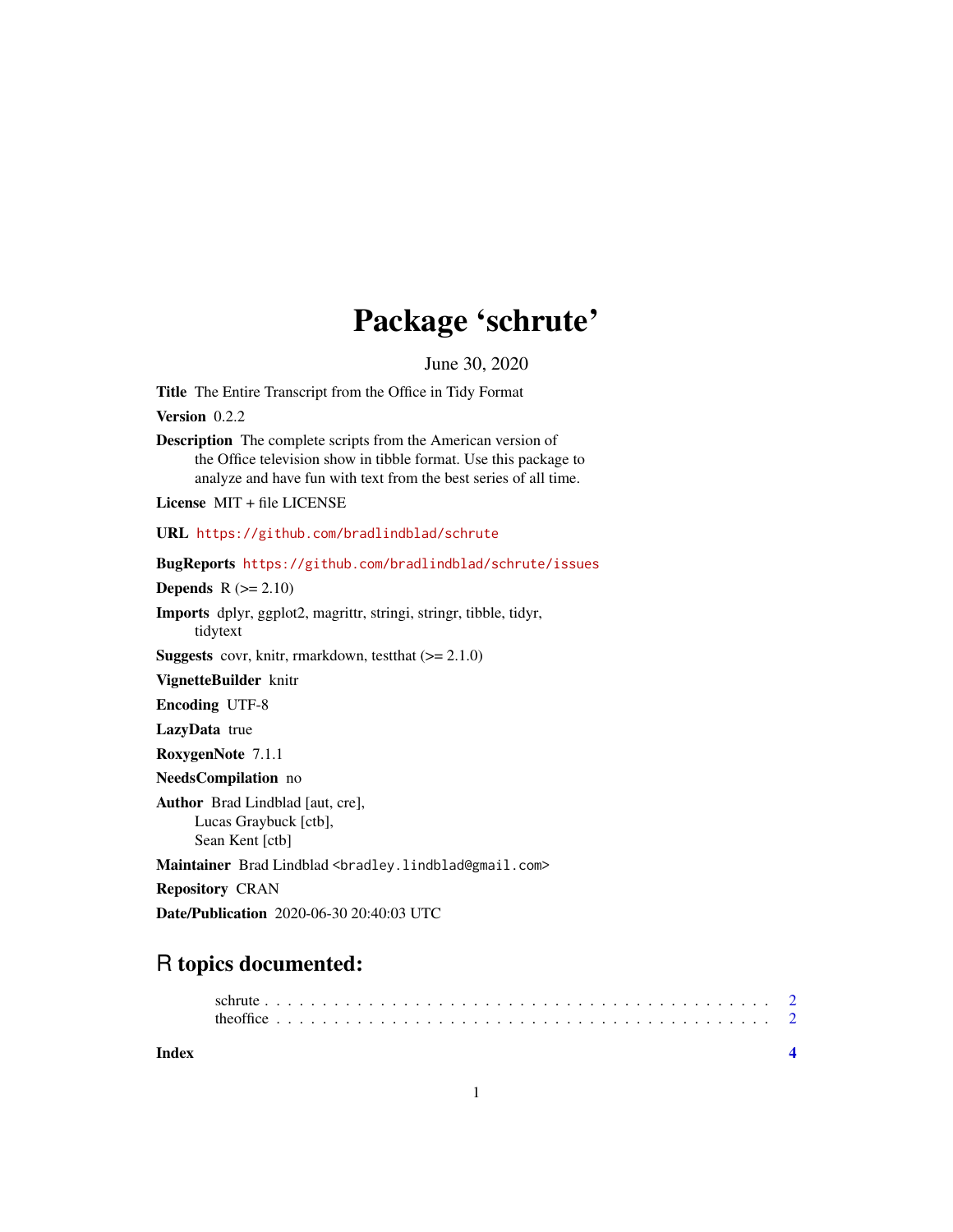<span id="page-1-0"></span>

#### Description

Analyze and have fun with the text from the best series of all time

#### Author(s)

Maintainer: Brad Lindblad <bradley.lindblad@gmail.com> Other contributors:

- Lucas Graybuck [contributor]
- Sean Kent <spkent@wisc.edu> [contributor]

#### See Also

Useful links:

- <https://github.com/bradlindblad/schrute>
- Report bugs at <https://github.com/bradlindblad/schrute/issues>

theoffice *The entire script transcriptions from The Office*

#### Description

The entire script transcriptions from The Office

#### Usage

theoffice

#### Format

A tibble with 55130 observations of 12 variables:

index row index

season season number

episode episode number

episode\_name name of the episode

director director of the episode

writer name(s) of writers of the episode

character name of the character saying the line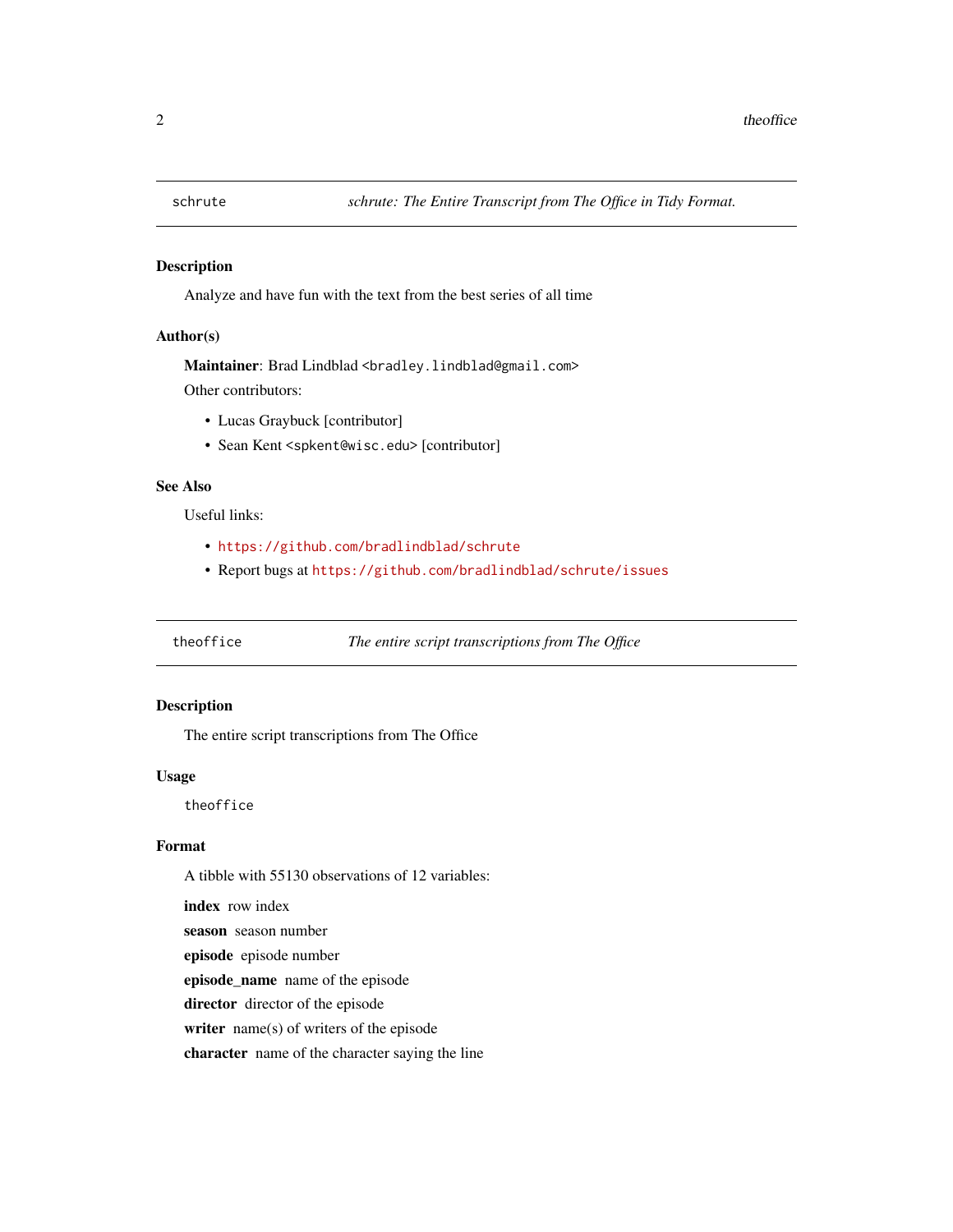#### theoffice 3

text words spoken by that actor

text\_w\_direction words spoken by that actor with stage direction included

imdb\_rating rating from imdb

total\_votes total votes for episode on imdb

air\_date date the episode originally aired

#### Source

<https://transcripts.foreverdreaming.org>